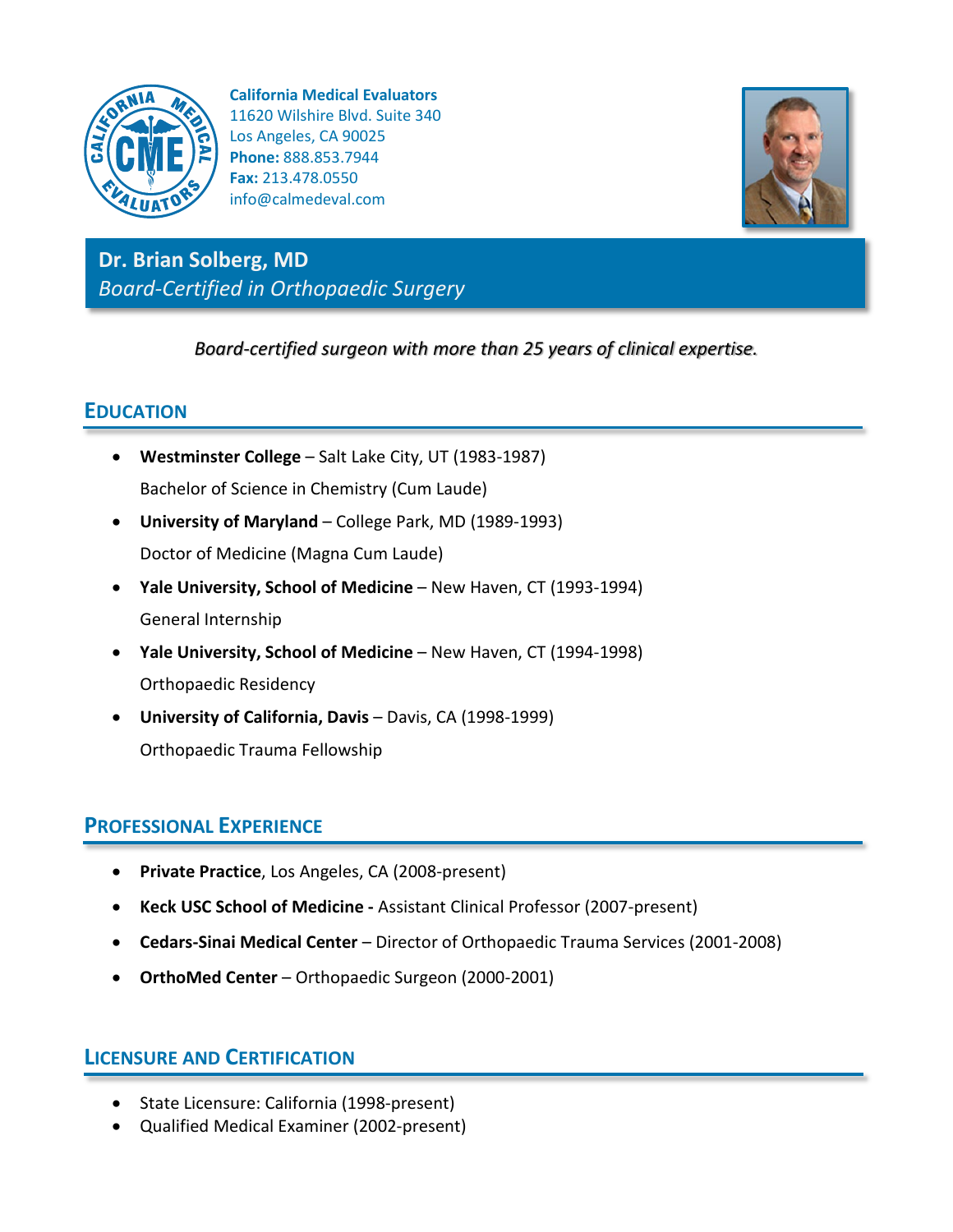### **PROFESSIONAL MEMBERSHIPS**

- Diplomate, National Board of Medical Examiners (1994)
- Diplomate, American Board of Orthopaedic Surgery (2004)
- Fellow, American Academy of Orthopaedic Surgeons (1998-present)
- Fellow, Orthopaedic Trauma Association (1999-present)
- Fellow, Yale Orthopaedic Association (1999-present)
- Fellow, California Orthopaedic Association (2000-present)
- Fellow, Western Orthopaedic Association (2005-present)
- AO North America Faculty (2003-present)

### **HONORS AND AWARDS**

- Wayne W. Babcock Award for Excellence in Surgery (1993)
- Ira S. Goldenberg Junior Housestaff Award (1994)

# **RESEARCH & PUBLICATIONS**

#### **Publications**

Patchen ML, MacVittee TJ, Solberg BD, Souza LM. Therapeutic administration of recombinant granulocyte colony stimulating factor (rhG-CSF) accelerates hemopoietic regeneration and enhances murine survival in a murine model of radiation-induced myelosuppression. 1990. *In J Cell Cloning*  **8:**107-122

Patchen ML, MacVittee TJ, Solberg, BD, Souza LM. Survival enhancement and hemopoietic regeneration following radiation exposure. Therapeutic approach using Glucan and Granulocyte colony simulating factor. 1990 *Exp Hematol* **18:** 1042-4018

Patchen ML, MacVittee TJ, Solberg BD. Radioprotection by polysaccharides alone and in combination with aminothiols. 1992 *Adv Space Res* **12** (2): 233-248

Baumgaertner MR, Solberg BD. Awareness of tip-apex distance reduces failure of fixation ofintertrochanteric fractures of the hip. 1997 *J Bone Joint Surgery* **75-B** (6)

Solberg BD, Baumgaertner MR. The efficacy of gentamycin impregnated resorbable calcium phosphate cement in treating osteomyelitis in a rat model. 1999 *J Orthop Trauma* **13 (2)**: 102-106

Huo MH, Solberg BD, Zatorski LE, Keggi KJ. Total hip replacements done without cement after acetabular fractures: a 4 to 8-year follow-up study. 1999, *J Arthroplasty,* Oct 14(7); 827-31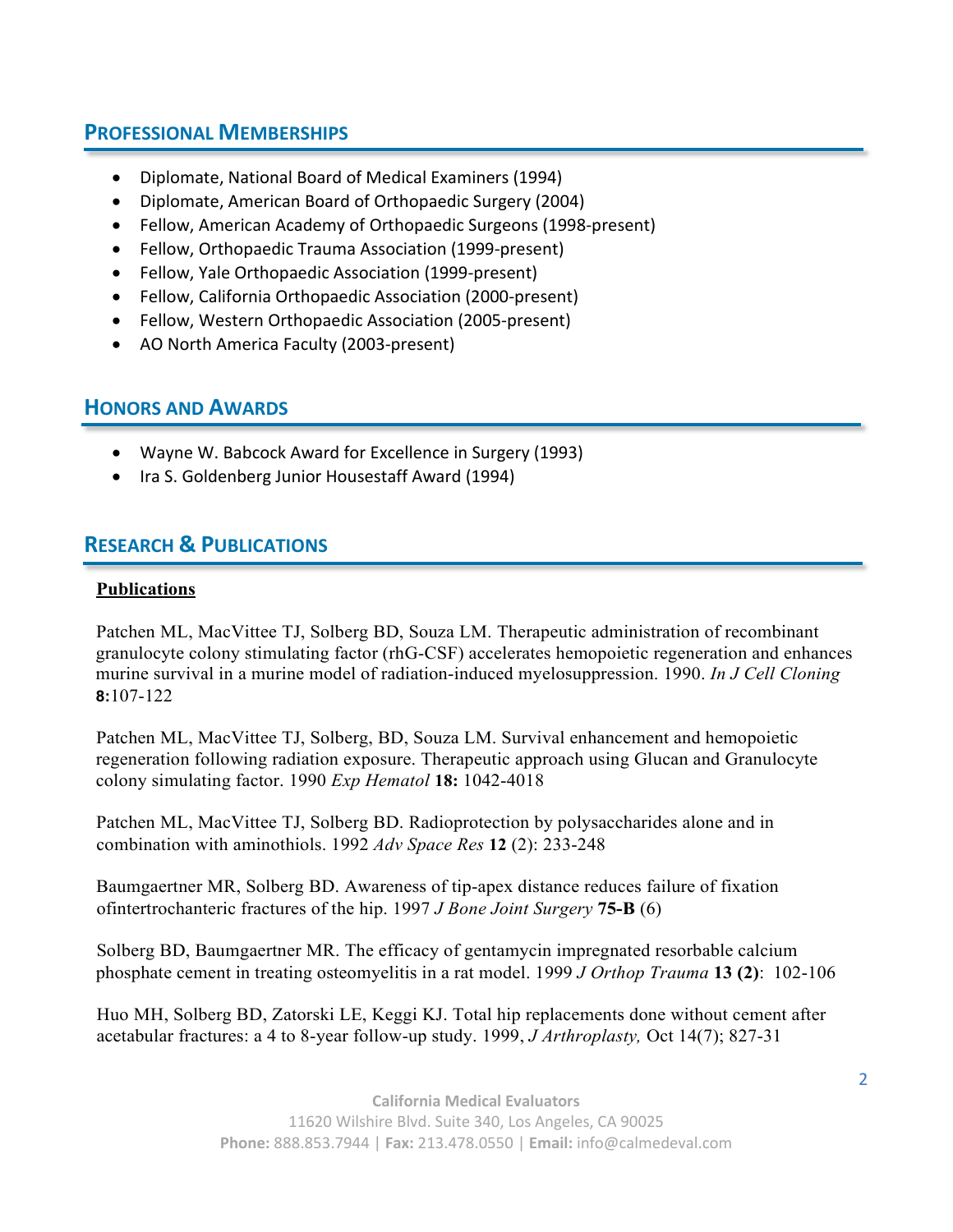Olson SA, Solberg BD. Biomechanics of injuries to the acetabulum, pelvic ring and fracture fixation. In American Academy of Orthopaedic Surgeons: Upadate on Trauma 2nd Ed. 2000

Solberg BD. Repair of Clavicular fractures, Cubside Consultations in Orthopaedics, Walter Virkus MD, ed, Slack Inc, Chicago, 2008

Solberg BD, Moon CN, Franco DP. Use ofa trochanteric flip osteotomy improves outcomes in Pipkin IV fractures. *Clin Orthop Re/at Res.* 2009 Apr, 467(4) 929-33

Solberg BD, Moon CN, Franco DP, Paiement GD. Locked plating of3- and 4- part proximal humerus fractures in older patients: the effect of initial fracture pattern on outcome. *J Orthop Trauma,* 2009 Feb; 23 (2): 113-9

Solberg BD, Moon CN, Franco DP, Margulies DP. Treatment oflmplosion flail chest without thoracotomy: Technique and clinical outcomes. *Journal a/Trauma* 67(1):8-13, July 2009.

Solberg BD, Moon CN, Franco DP, Paiement DP. Surgical Treatment of Three and Four Part Proximal Humerus Fractures. *J Bone Joint Surg,* 2009 Jul, 91-A (7), 1689-1697

Solberg BD, Moon CN, Franco DP, Paiement DP. Comparison of Open vs. Closed reduction for intramedullary tibial nailing, *J Orthop Trauma* in press

#### **National/Regional Presentations**

"Humeral Head Perforation: ls it really that Bad?" Poster Presentation, WOA Annual Meeting, Seattle, WA; July 2009

"Multipart Proximal Humerus Fractures: Which Ones Should We Fix?" Poster Presentation, WOA Annual Meeting, Seattle, WA; July 2009

"Humeral head osteonecrosis: Risk factors and outcomes in elderly patients" Podium Presentation, WOA Annual Meeting, Seattle, WA; July 2009

"Comparison of Open vs. Closed Reduction for IM tibial nailing" Podium Presentation, WOA Annual Meeting, Seattle, WA; July 2009

"Proximal Humerus fractures in osteoporotic patients: Hemi vs. ORIF?" Grand Rounds, Keck USC School of Medicine, Department of Orthopaedic Surgery, March 6, 2009

"Osteoporotic 3-and 4- part proximal humerus fractures: which ones should we plate?" Podium presentation AAOS annual meeting, Las Vegas, NV. Feb 2009

"Humeral head osteonecrosis: Risk Factors and outcomes in elderly patients." Podium presentation, AAOS annual meeting, Las Vegas, NV. Feb 2009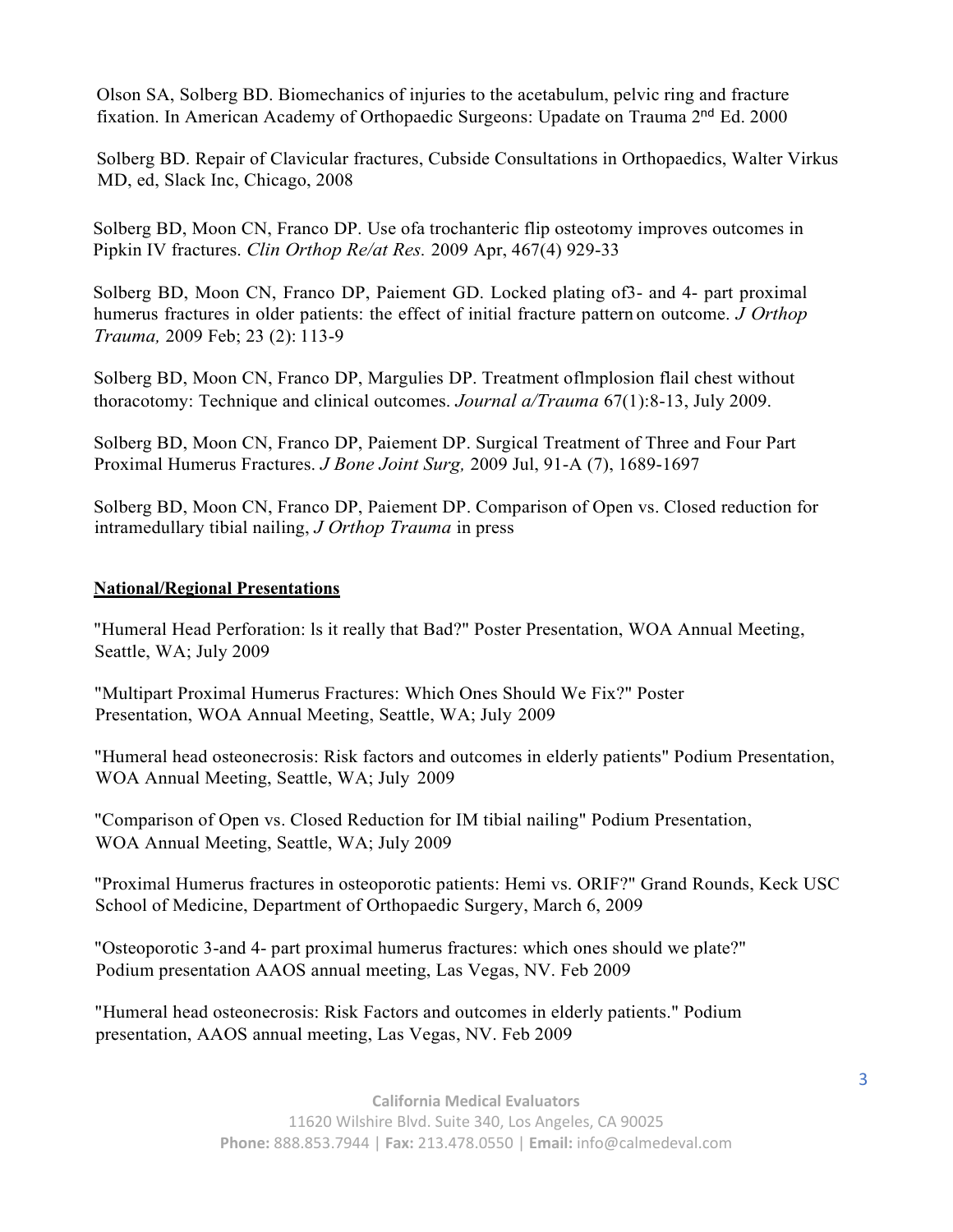"Proximal Humerus fractures in osteoporotic patients: Hemi vs. ORIF?" OTA highlight paper, AAOS annual meeting, Las Vegas, NV. Feb 2009

"Comparison of Open vs. Closed Reduction for IM tibial nailing" Poster presentation, AAOS annual meeting, Las Vegas, NV. Feb 2009

"Humeral Head Perforation: Is it really that Bad?" Poster presentation, AAOS annual meeting, Las Vegas, NV. Feb 2009

"ORIF vs. Hemiarthroplasty for 3 and 4 part osteoporotic proximal humerus fractures" Podium Presentation, OTA annual meeting, Denver, CO Oct2008

"Repair of Implosion Flail Chest without Thoracotomy: Technique and Outcomes" Poster Presentation, AAST Annual Meeting, Kapalua, Hawaii, Sept 2008

"ORIF vs. Hemiarthroplasty for 3 and 4 part osteoporotic proximal humerus fractures"  $6<sup>th</sup>$  Annual Orthopaedic Trauma Symposium, Instituto Nacional De Traumatologica e Orthopeda (INTO), Rio De Janeiro September 19, 2008

"ORIF vs. Hemiarthroplasty for 3 and 4 part osteoporotic proximal humerus fractures" Grand Rounds, University of New Mexico, September I 0, 2008

"Effects of malreduction on outcomes in osteoporotic proximal humerus fractures" Western Orthopaedic Association annual meeting, Kapalua, Maui, July 2007

"3 and 4 part proximal humerus fractures, ORIF vs. Hemiarthroplasty" OTA annual meeting, Boston, MA October 2007

"Use of locking implants for treatment of 3 and 4 part proximal humerus fractures" Invited Lecturer, International Summit for Orthopaedic Trauma, Guangzhou, China, March2007

"ORIF vs. Hemiarthroplasty for 3 and 4 part osteoporotic proximal humerus fractures" Podium presentation, AAOS annual meeting, San Diego, CA, Feb 2007

"Operative Treatment of Distal Humerus Fractures" Grand Rounds Presentation, Department of Orthopaedic Surgery, University of New Mexico, Nov 2006

"ORIF vs. Hemiarthroplasty for 3 and 4 part osteoporotic proximal humerus fractures" Podium presentation, OTA annual meeting, Scottsdale, AZ, Oct 2006

"Fracture Care Basics" Cedars Sinai Orthopaedic Center Symposium; "Office Orthopaedics" May 2006

"Proximal Humerus fractures: New Developments" California Orthopaedic Association annual